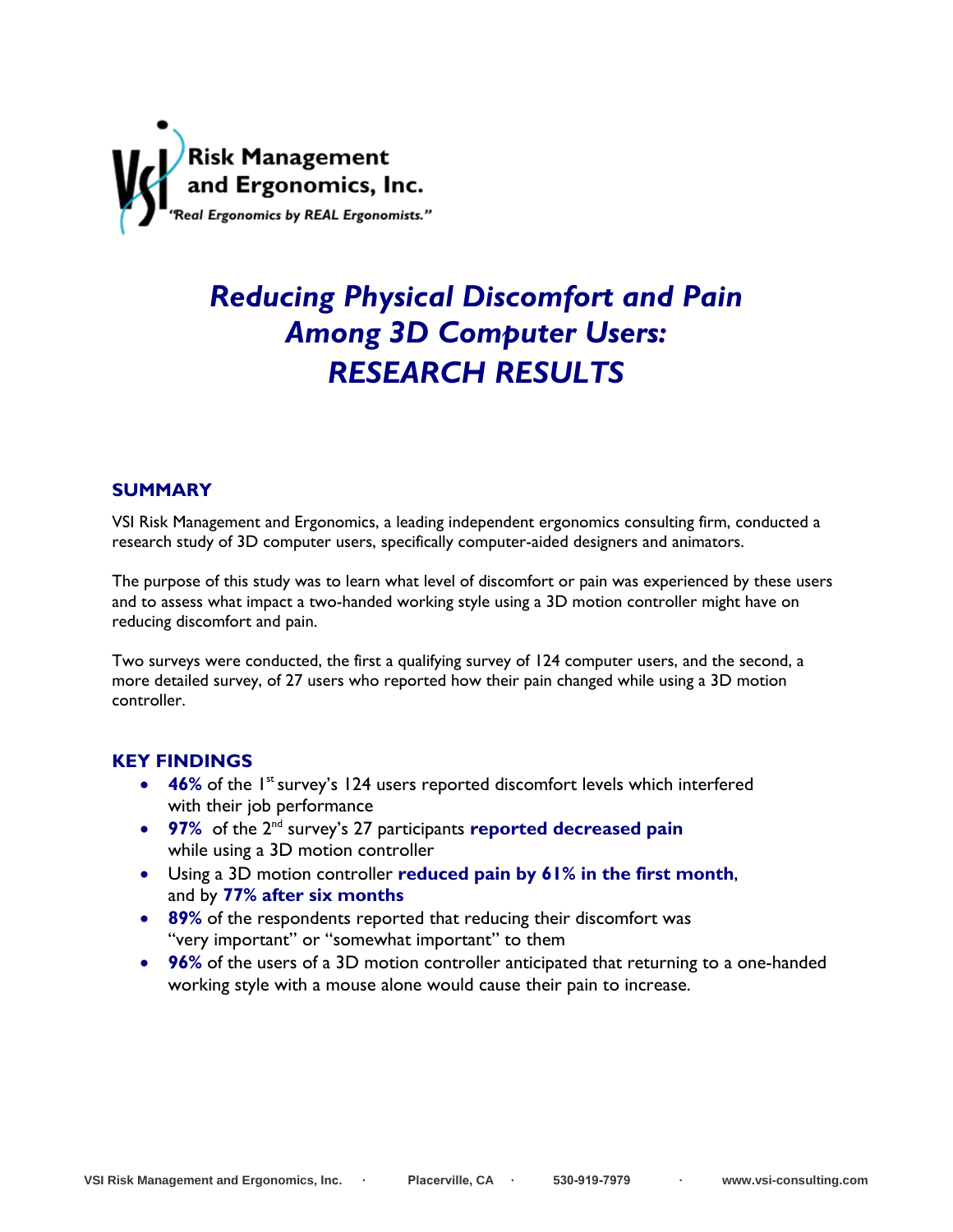# *1. INTRODUCTION*

Pain arising from intense computer use can impair a person's job performance, satisfaction and wellbeing. This is an important topic not only to users with pain, but also to users who wish to avoid pain in the future. By extension, it is important to managers and safety professionals wanting to ensure their staff have a healthy and productive work environment.

VSI Risk Management and Ergonomics, an independent ergonomics consulting firm, conducted a research study during February and March, 2005, to better understand computer users' pain, and the potential for reducing it.

# *2. FOCUS OF PROJECT RESEARCH*

The primary focus of this research was to understand what impact a different, two-handed working style would have on 3D computers users who were experiencing discomfort or pain from using their computer. The two primary classes of such 3D computer users are:

- Computer Aided Designers (CAD)
- Animator and Modelers

As compared to the traditional one-handed working style (using a mouse in one hand), would users employing a two-handed working style (a mouse in one hand and a 3D motion controller in the other) find that their discomfort or pain:

- Decreases?
- Stays the same?
- Increases?

and by how much?

Furthermore, the study intended to understand how this pain might change over time, namely at one month and six month intervals of working with a two-handed approach.

# *3. EXPERIMENTAL DESIGN*

The target population for this study was intense 3D computer users who had experienced discomfort and who had worked with both the traditional one-handed approach as well as the two-handed working style with a 3D motion

controller. A 3D motion controller is a device, such as 3Dconnexion's SpaceBall or SpaceMouse, that allows the user to pan, zoom or rotate with the motion controller in one hand while simultaneously selecting or editing with the mouse in the other hand.

Participants would be recruited while registering their 3Dconnexion motion controllers, via an offer to participate in an ergonomic survey.

# *3.1 First Survey*

An initial survey would be sent to qualify users by asking what primary application they used, how many hours per day they used it, and their level of discomfort or pain prior to using a motion controller in their second hand.

#### *3.2 How to Measure Pain*

One of the key elements of this experimental design was to determine the most appropriate instrument for measuring pain.

Shown below, the Visual Analog/Numerical Pain Scale (VA/NPS) uses a numerical scale (0-10) depicted on a visual horizontal line.



For further clarity, the scale is augmented by a Verbal Rating Scale (at the bottom) which includes descriptors of the pain's impact.

The VA/NPS was selected because various studies have shown it to be sensitive to change, repeatable and easy to use. Thus, this scale is widely used for experimental and clinical study. Major health institutions and hospitals such as Stanford University Medical Center use the VA/NPS as their principal pain instrument.

# *3.3 Second Survey*

Then, a second survey would be offered to those respondents who had pain levels of "2" or higher.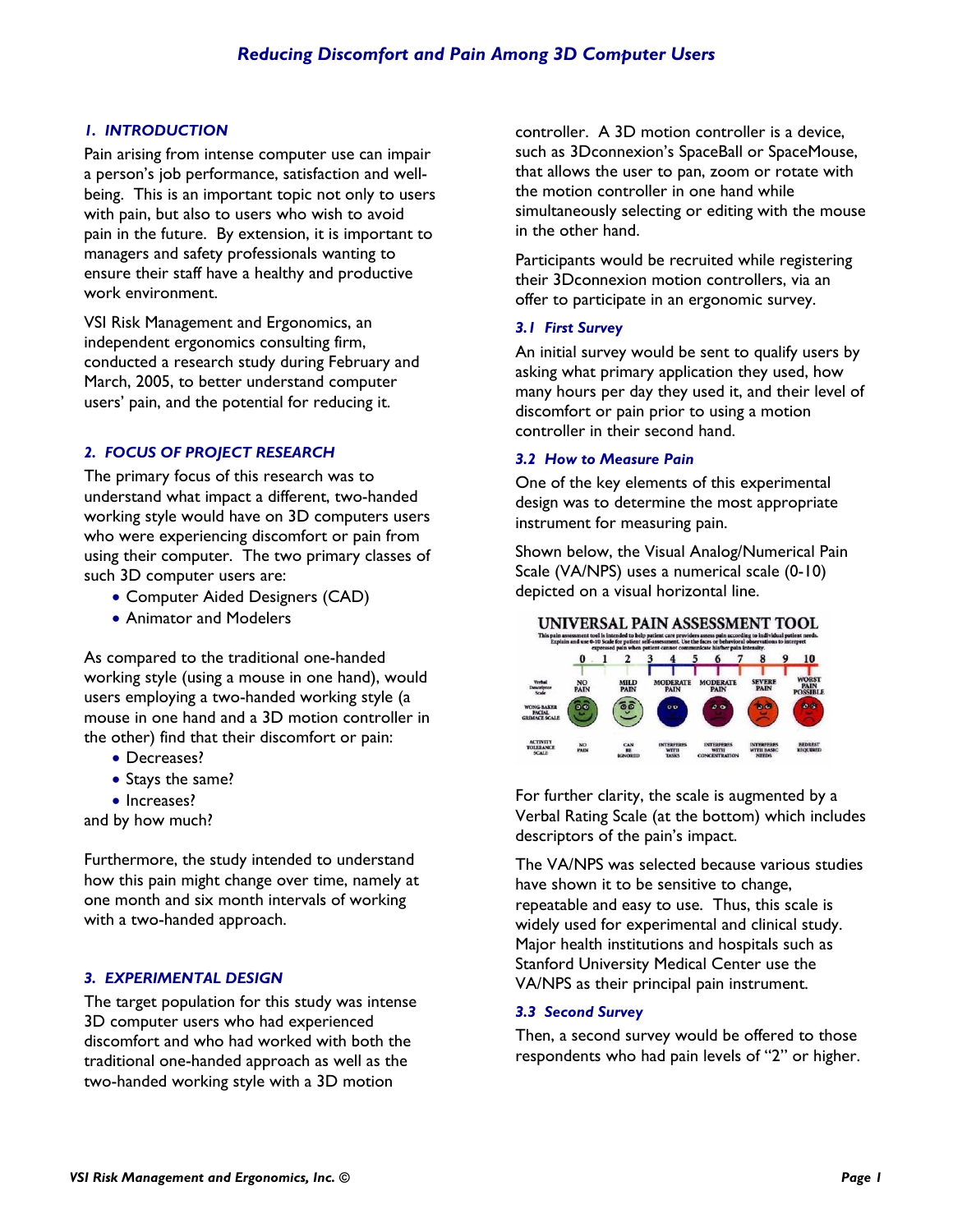This 2nd survey would focus on assessing what changes in discomfort and pain occurred after using a 3D motion controller for one month and, where applicable, six months.

This survey would also elicit information about where the pain was located in their body, as depicted on the upper body diagram below.



Users would also be asked their attitudes towards reducing pain, and how important they considered it.

Finally, an anticipatory question would be asked to understand what impact stopping use of the 3D motion controller would have.

# *4. RESEARCH RESULTS—1ST SURVEY*

One hundred twenty-four (124) individuals participated in the first survey. As expected, most of these users used their computers for 4-8 hours, primarily focused on one "professional" application.

# *4.1 Applications Representation*

Respondents represented all the major CAD and Animation & Modeling applications, as listed in the table below.

| <b>Applications Represented</b>           |               |  |
|-------------------------------------------|---------------|--|
| <b>CAD</b>                                | ANSYS         |  |
|                                           | CATIA         |  |
|                                           | Inventor      |  |
|                                           | Pro/Engineer  |  |
|                                           | Solid Edge    |  |
|                                           | SolidWorks    |  |
|                                           | Unigraphics   |  |
|                                           | VX            |  |
| <b>Animation &amp;</b><br><b>Modeling</b> | 3ds max       |  |
|                                           | Cinema4D      |  |
|                                           | Maya          |  |
|                                           | SOFTIMAGE XSI |  |

# *4.2 Company Size Representation*

Participants included 3D users from small, medium and large organizations, ranging from independent contractors to employees of Fortune 50 companies.

# *4.3 Geographical Representation*

Respondents were recruited worldwide, and came from numerous countries, including:

- $\bullet$  U.S.
- Canada
- Finland
- France
- Germany
- Italy
- Netherlands
- Sweden
- UK
- Japan
- Australia

# *4.4 Reported Pain Levels*

Pain is perceived individually, so that the same stressor can be perceived by two individuals as different levels of pain. The VA/NPS (below, again) is able to accommodate these different pain tolerances, and to also capture the changes in pain levels as perceived by each individual.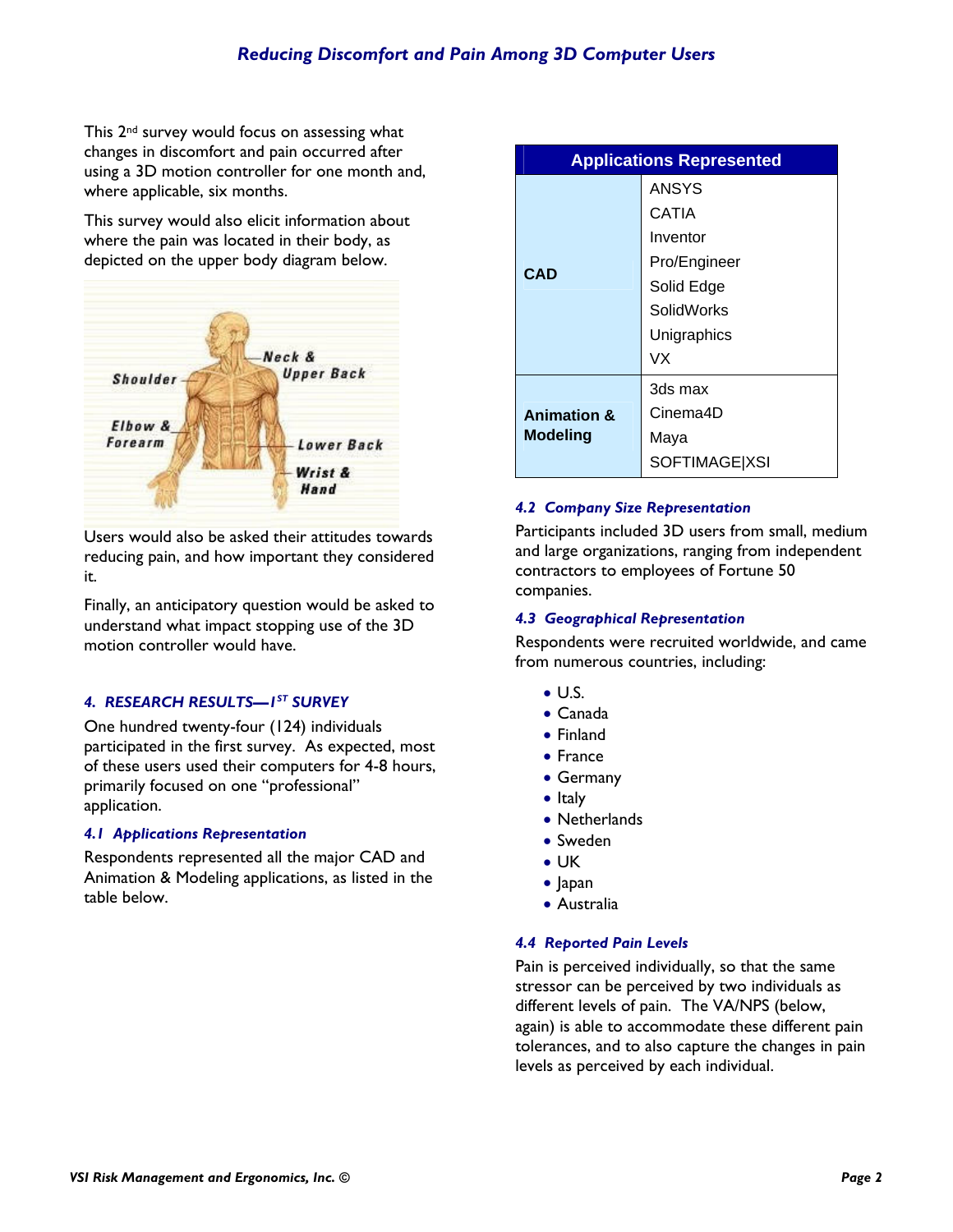

Each level of pain (none, mild, moderate, high moderate, severe, worst) is described by the impact it has on one's work, as well as the increasing impact on the organization, as shown in the table below:

| Pain<br>Level               | <b>Impact on</b><br><b>Individual</b>       | Impact on<br><b>Business</b> |
|-----------------------------|---------------------------------------------|------------------------------|
| <b>None</b><br>(0)          | None                                        |                              |
| <b>Mild</b><br>$(1-2)$      | Aware of the<br>pain, but can be<br>ignored |                              |
| Moderate (3-<br>4)          | Interferes with<br>tasks                    |                              |
| High-<br>Moderate (5-<br>6) | Interferes with<br>concentration            |                              |
| <b>Severe</b><br>$(7-8)$    | Interferes with<br>basis tasks              |                              |
| Worst<br>$(9-10)$           | Bed rest required                           |                              |

Whereas the user is aware of mild pain and above, his work is impacted with pain levels of moderate or above, indicated by the arrow, making the pain not only an individual health issue, but also a business performance issue.

The 124 respondents to the first survey spanned the entire 0-10 pain range, as indicated in the chart below.



46% of the respondents reported moderate or higher pain, and a combined 77% reported mild pain or higher.

# *5. RESEARCH RESULTS—2ND SURVEY*

#### *5.1 Pain Changes*

Using a two-handed working style with a 3D motion controller was shown to substantially reduce pain, both in the first month, and yet further after six months, as depicted in the chart below:



Respondents had an average pain level of 5.39 (high-moderate), before using a 3D motion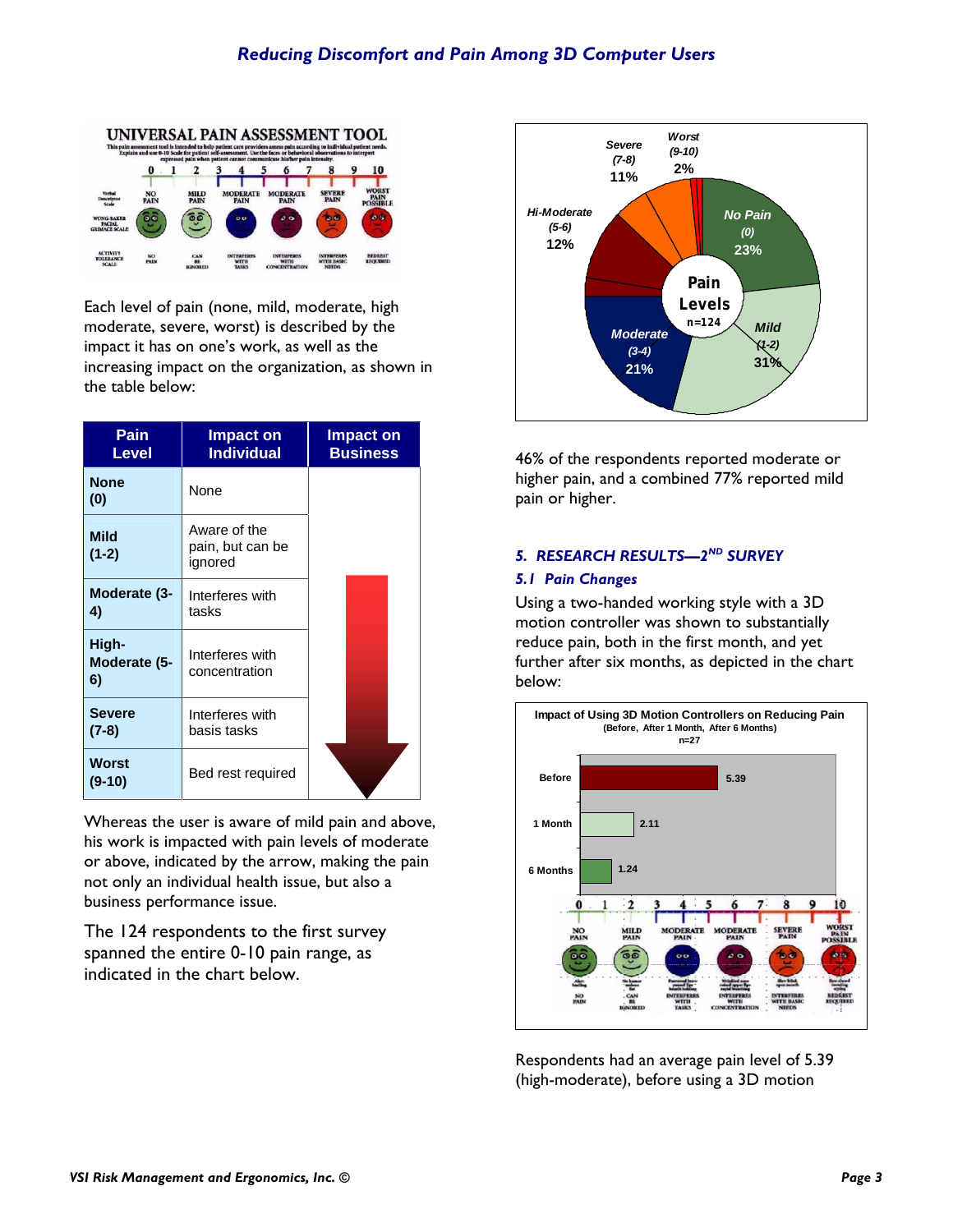controller, where the pain would interfere not only with tasks, but also with concentration.

After one month, the average pain was reduced 61%, down to 2.11 (mild pain), where the user was aware of their discomfort, but could ignore it.

After six months, the pain was reduced even further, from 2.11 to 1.24, another 41%, down to the boundary of no pain and mild pain.

The average total pain decrease over six months was 77%.

The detailed results of all 27 participants in the second research survey are shown below, in three groups of nine for readability.







A few observations about the results:

- 97% (26 of 27) of the respondents pain decreased over their period of use (1 or 6 months)
- 93% (25 of 27) of the respondents pain decreased in the first month
- No respondents increased pain, either at one month or six months

# *5.2 Where the Pain Occurs*

Participants were further asked to report *where* they experienced discomfort before and after using a 3D motion controller, using the upper body illustration below.



Quantitative results were not generated for this question. However, a number of important observations can be made from the responses: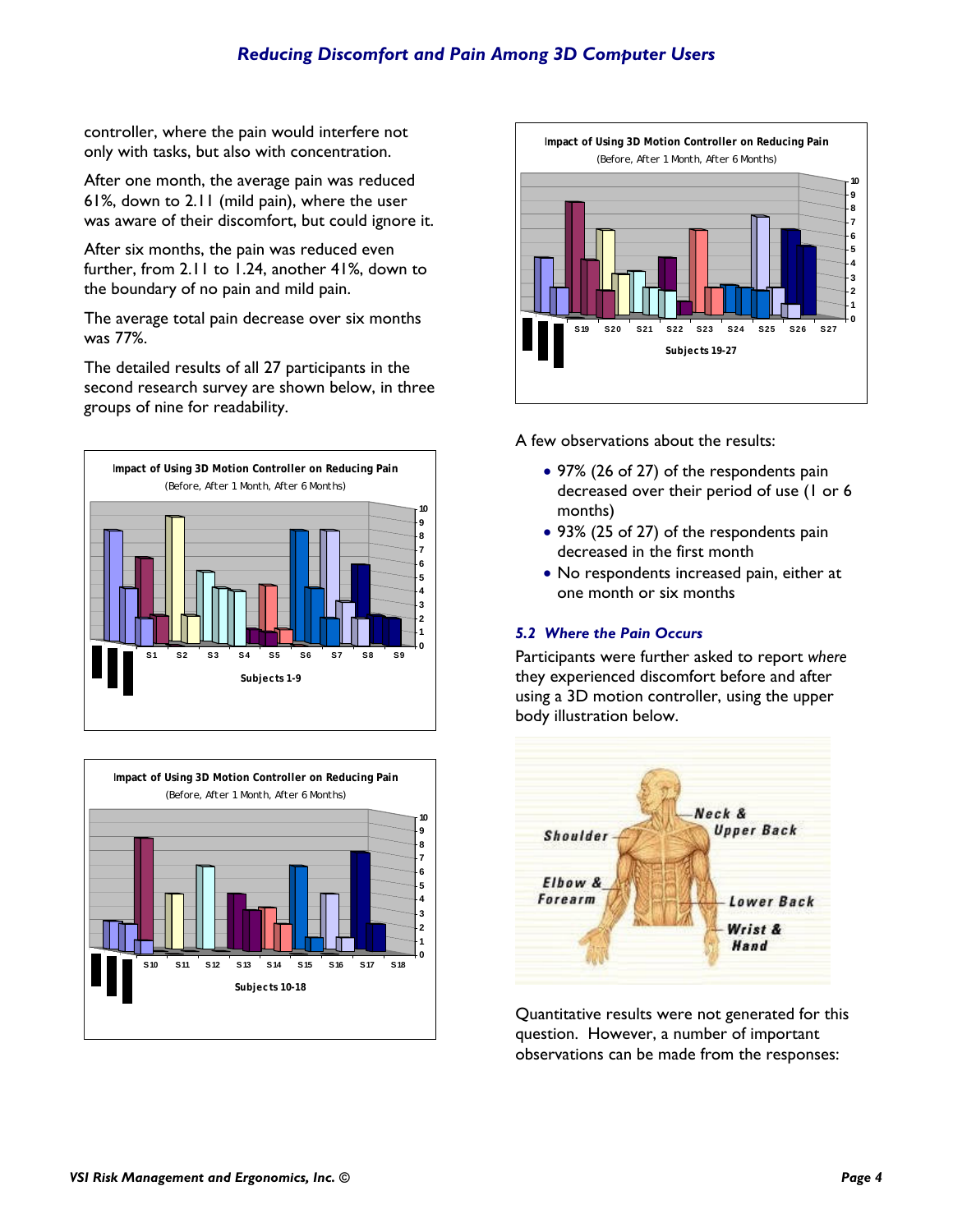- The discomfort and pain users reported *before* using a 3D motion controller was very "one-sided"—focused on the side of the body (hand, arm, shoulder, lower back, neck) which used the mouse
- Users could report specific upper body areas where their pain was reduced or went away entirely after using a 3D motion controller

# *5.3 Attitudinal Assessment*

Given the reductions in discomfort and pain, this study was interested to assess how much this mattered to users. Was it really important or just a "nice to have"?

In order to assess user attitudes toward their pain, participants were asked how important it was to reduce their pain. A Likert-type 1-5 scale was used, with "1" representing "unimportant" and "5" representing "important". The results are shown in the chart below.



Some observations about the results:

- 89% of users felt that reducing their discomfort and pain was "very important" or "somewhat important"
- Only one user felt it was "unimportant" and two users perceived it as "neutral"

# *5.4 Anticipatory Assessment*

Respondents were asked what discomfort result they would anticipate if they were to return to their previous one-handed working style without a motion controller.

This question seeks to get at two issues:

- How strongly do participants believe that continuing use of a 3D motion controller is important to keeping discomfort at bay?
- By inference, would using a 3D motion controller likely "prevent" pain from occurring in users who might otherwise experience discomfort or pain?

Participants were asked, if they had to again work without a 3D motion controller, would they anticipate their discomfort to:

- Decrease
- Stay the same
- Increase

The results are charted below.



No respondents believed their pain would decrease. Only one user felt his pain would stay the same. The remaining 96% all believed their pain would increase if they were to stop using a 3D motion controller.

This response suggests that early use of a motion controller would be able to prevent future discomfort or pain from ever happening. One user, with a "before" pain rating of "2" remarked that it was "only 2" because he "got the SpaceBall early". Another user cited "I suppose my pain would return to the original level of before the SpaceMouse."